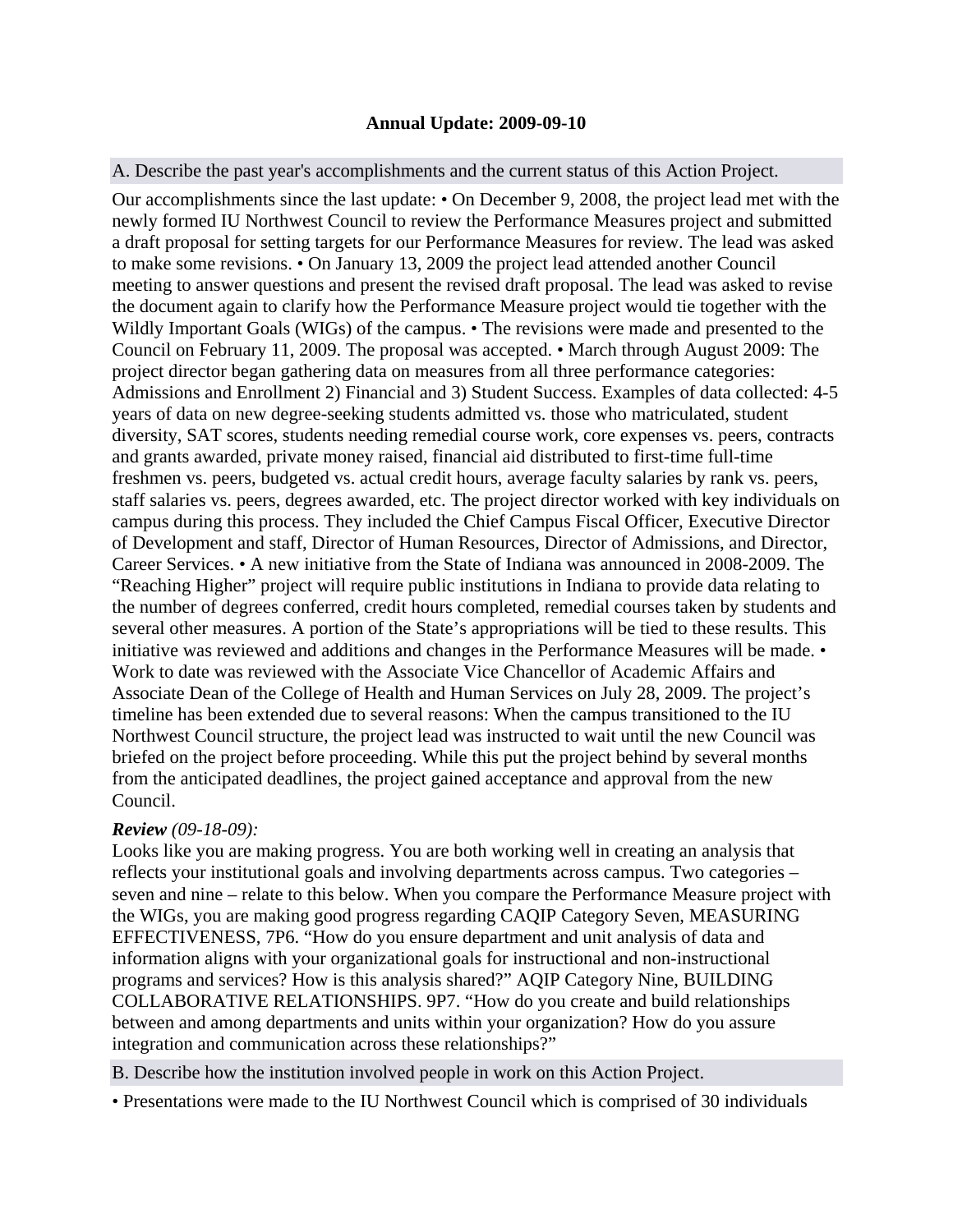representing every school and unit on campus. It is their responsibility to share information with their respective school/unit. • The project status is reported every other month to the IU Northwest Council by the Vice Chancellor of Administrative Services. • A short update on the project will be published in an Administrative Services newsletter that will be sent to the campus in late August or early September 2009. • The project lead has the primary responsibility at this stage of the project to work one-on-one with key individuals on campus and gather the data for each measure. The importance of the project and the on-going expectations for the data were discussed at each meeting. • The project lead along with the HR Director, conducted training in the 4 Disciplines of Execution in late fall 2008 and spring 2009. They trained all non-academic unit directors, or 21 individuals, in this process which focuses in getting the most important things done. During this training the project lead spoke of the campus Performance Measures project and how it tied in with the campus WIGs.

# *Review (09-18-09):*

Communicating your progress in the newsletter is important. It relates to AQIP Category Five, LEADING AND COMMUNICATING and again AQIP Category Nine, BUILDING COLLABORATIVE RELATIONSHIPS.

#### C. Describe your planned next steps for this Action Project.

• Complete the final data gathering for each measure which includes fall student data. December 31, 2009. • Implement the approved process to set targets: Begin meetings with key stakeholders and gather their recommendations for targets. Present targets to AQIP Steering Committee. The committee will decide which targets need to go to the Faculty Organization; present selected targets to the faculty; review the targets with the Deans; and submit the targets along with all feedback gathered to the IU Northwest Council. The IU Northwest Council and the Chancellor will finalize the targets. (Anticipated completion date has been moved to the spring semester 2010.) • Finalize the formatting and presentation of the data for publishing on the web. Present to the IU Northwest Council. The Council will need to make the final decision on who will have access to the data. (Anticipated completion date moved into spring 2010). • In the spring of 2010 add new measures as a result of the state's "Reaching Higher" initiative.

### *Review (09-18-09):*

The project is making good progress in a timely manner, however, the project has fallen behind slightly. Look forward to closing out this project in the spring 2010 and celebrate your success. Looks like you are effectively utilizing AQIP Category Seven, MEASURING EFFECTIVENESS in managing data as well as AQIP Category One, HELPING STUDENTS LEARN in obtaining data from students and stakeholders.

D. Describe any "effective practice(s)" that resulted from your work on this Action Project.

Nothing new or innovative, just keeping key stakeholders informed of process is valuable. It reduces the need to redo work. Input is received as work is being done which allows for more flexibility to make adjustments.

### *Review (09-18-09):*

Your organization is keeping AQIP Category Five, LEADING AND COMMUNICATING, in mind by "keeping key stakeholders informed."

E. What challenges, if any, are you still facing in regards to this Action Project?

The biggest challenges are 1) simply not having enough time to devote to this project and still